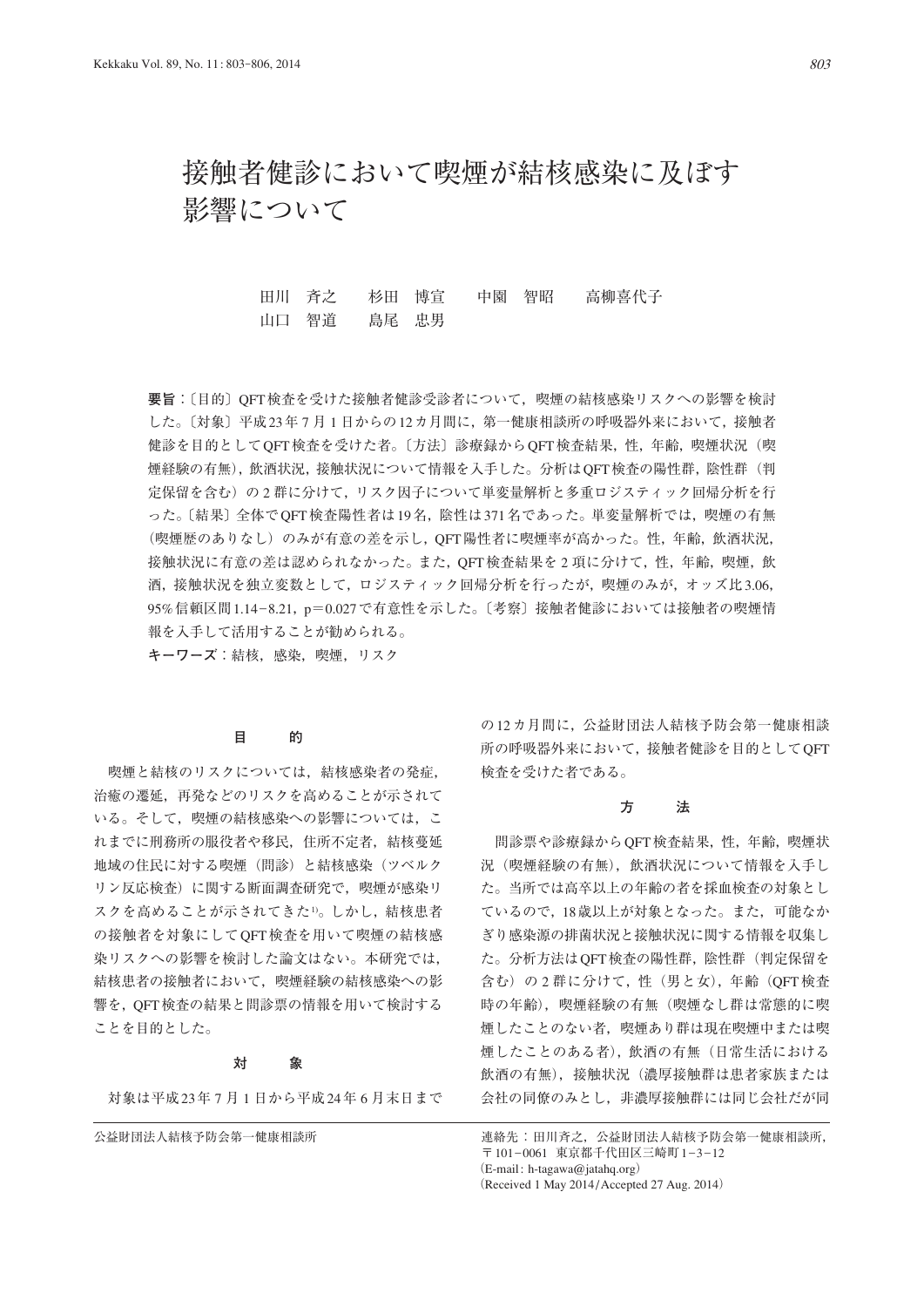僚以外,治療者や介護者,生徒,その他〔不明含む〕を 含める)について単変量解析を行った。また,陽性と陰 性(判定保留を含む)の2群に分けて多重ロジスティッ ク回帰分析を行った。統計学的な分析はDr. SPSSⅡで行 った。

#### **結 果**

対象者の総数は390名で, OFT検査陽性者が19名 (現 在喫煙者 8 名, 過去喫煙者 5 名, 非喫煙者 6 名), 陰性者 (判定保留を含む)が371名(現在喫煙者90名,過去喫 煙者64名,非喫煙者217名)であった。性別では男性が 229名,女性が161名,年齢の範囲は18歳から81歳であ った。TableにQFT検査結果により 2 群に分けた調査結 果を示す。単変量解析では,喫煙の有無のみが有意の差 を示し,QFT陽性者に喫煙率が高かった。過去喫煙の者 を除いて現在喫煙と非喫煙の者を比較しても,有意差は 認められた(p=0.036)。また, 20歳未満の者が 2 名いた が,両者とも非喫煙かつ判定保留であり,この 2 名を除 いても統計的有意差に影響はなかった。性(男女比), 年齢(平均年齢の比較),飲酒状況,接触状況に有意の 差は認められなかったが,QFT陽性者では男性が多く, 年齢が高く,濃厚接触者が多い傾向が見られた。また, OFT 検査結果を 2 項に分けて, 性, 年齢, 喫煙, 飲酒, 接触状況を独立変数として,ロジスティック回帰分析を 行った。その結果,喫煙(喫煙経験あり,なし)が、オ ッズ比3.06, 95%信頼区間1.14-8.21, p=0.027で有意性 が認められた。他の変数に有意性は認められなかった。 なお、感染源の排菌状況については、接触者のうち297 名について感染源が塗抹陽性であったことが判明し,そ の他に培養のみ陽性が5名,培養も陰性が1名あった。 その他の87名については排菌状況に関する情報は得ら れなかった。QFT陽性群と陰性群に分けて塗抹陽性の割 合を比較したが有意差は認めなかった。なお,経過観察 の未受診者は一部あるが、調査時(平成26年6月)に おいて,結核発病者は発見されていない。

### **考 察**

 本研究では,結核患者の接触者について,QFT陽性者 のほうが陰性者よりも,喫煙経験のある者の割合が高か った。この結果は,Slamaらによる喫煙と結核感染リス クに関するこれまでの研究結果1)(喫煙者にツ反陽性率 が高い)と整合性があり,それらの論文で指摘されてい る喫煙により結核感染リスクが高まるという仮説を支持 する知見と思われる。その報告とその後の報告を合わせ た喫煙と結核感染に関する過去の 8 研究について見る と,喫煙者を現在喫煙者と過去喫煙者に分けて結核感染 割合を分析した 4 研究では,現在喫煙者と過去喫煙者が 共に非喫煙者よりも高い結核感染割合を示していた。他 に現在の喫煙のみを調査して有意差を得た研究が 2 つ (服役者 1 例,シェルター滞在者 1 例),現在喫煙と過去 喫煙を合わせた群と非喫煙者を比較して有意差を得た論 文が1例,喫煙状況(現在または過去喫煙対非喫煙)で は有意差が得られなかったが,喫煙期間が15年以上の 群では未満の群よりも拘留期間中のツ反陽転率が高いと する研究が 1 例であった。以上より過去の喫煙も現在の 喫煙と同様に結核感染に影響することが示唆され,当研 究でも現在喫煙者および過去喫煙者を合わせて非喫煙者 と比較する分析方法を主にした。接触者が喫煙している 場合には,非喫煙者より感染リスクが高いと想定して, 接触者健診の対象として優先順位を上げるなどの対応が 勧められる。また,診断が確定した結核患者について喫 煙がOFT検査の感度を下げる効果が報告2されており, マウスでは結核感染後にタバコの煙に曝露させると,T 細胞刺激後のIFN-γの産生低下が報告3)されている。喫 煙がQFT検査の感度を低下させる影響を考慮すると, 本調査における喫煙者の真の結核感染割合は実測値より 高い可能性がある。よって,喫煙している接触者につい ては,慎重な対応(QFT検査で判定保留を示した喫煙者 について禁煙後に再検するなど)が求められる。

 本研究では,QFT検査の基準値として0.35 IU/m*l*のみ を用いた。その理由は,喫煙によりQFT検査の感度を下 げる影響を考慮すると,0.1~0.34 IU/m*l*の判定保留域の 群を陰性として分析することにより,喫煙の影響(禁煙 により喫煙者中の判定保留者からQFT陽性者が生じる) を除いても,有意差が消えない(むしろ差が広がる)条 件で分析することを目的としたからである。また,製造 元や米国CDCが示している判断基準が0.35 IU/m*l*で陽性 と陰性を分けており,判定保留は陽性および陰性コント

| <b>THEIR INSTRUCTED</b> IS THE THROUGH THAT THE TUBLIS |                    |                                      |                    |               |         |
|--------------------------------------------------------|--------------------|--------------------------------------|--------------------|---------------|---------|
|                                                        | IGRA positive (19) | IGRA negative (371)                  | Odds ratio         | C.I.          | p value |
| Sex (male)                                             | $14(73.7\%)$       | $215(58.0\%)$                        | 2.03               | $0.72 - 5.76$ | 0.13    |
| <b>Smoking</b>                                         | (68.4)<br>13       | (41.5)<br>154                        | 2.99               | $1.11 - 8.03$ | 0.03    |
| Drinking                                               | 15 (78.9)          | (82.7)<br>307                        | 0.78               | $0.25 - 2.43$ | 0.43    |
| Contact                                                | 15 (78.9)          | 274 (73.9)                           | 1.33               | $0.43 - 4.10$ | 0.43    |
|                                                        |                    |                                      | C.I. of difference |               |         |
| Age (year)                                             | $44.63 \pm 15.67$  | $38.67 \pm 11.29$<br>$-1.67 - 13.58$ |                    |               | 0.12    |

**Table** Risk factors of TB infection and QFT results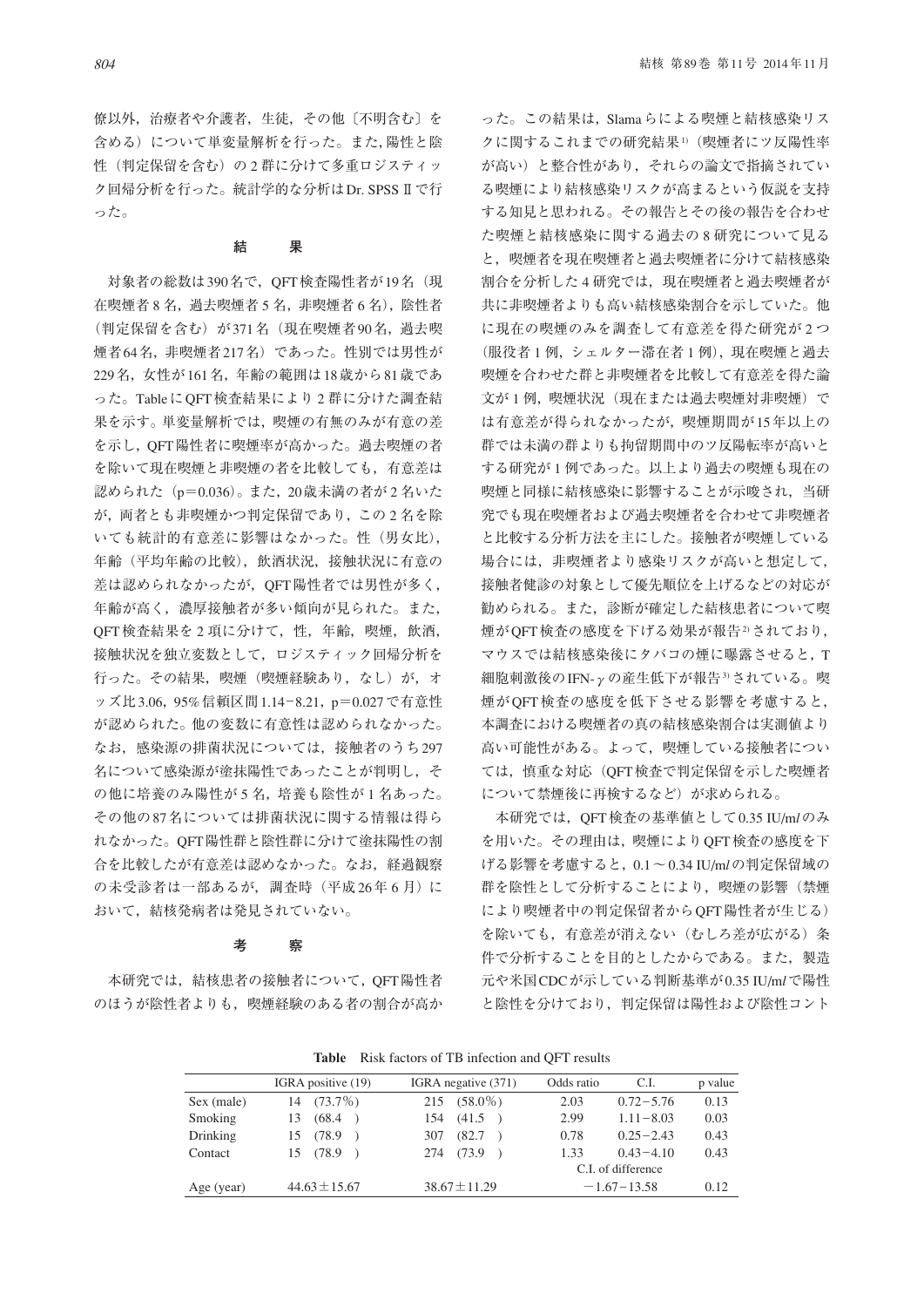ロールが基準範囲外にある場合に限られていることも考 慮した。なお,判定保留者(現在喫煙者14名,過去喫煙 者12名,非喫煙者36名)を除いて分析しても,統計的有 意差は示された。

 結核患者結核感染のリスク因子としては,性(男性), 年齢(高齢者),結核患者の排菌状況(塗抹陽性>塗抹 陰性), 結核患者との接触状況(濃厚接触>非濃厚接触) などが挙げられている。今回の検討では、性,年齢,接 触状況に差は認めなかったが, OFT陽性群は男性, 濃厚 接触者が多い傾向が認められ,平均年齢も高い傾向にあ ったので,傾向は過去の研究に整合するものであった。 なお,感染源の排菌状況については,今回の調査では, 保健所から感染源の排菌状況の情報が得られない場合が 22.3%あった。把握できた感染源の大半が喀痰塗抹陽性 であり,また塗抹陽性割合はQFT陽性,陰性群間で差は なかったので,感染源の排菌状況の違いによる交絡の可 能性は低いと思われる。

 喫煙は感染後の結核発症リスク,発症時の受診の遅れ や発症後の周囲への感染性を高めるという報告4があり, 喫煙により発症するCOPD患者の結核発症リスクや死亡 率の増加も指摘されている。結核感染者への禁煙教育は それらのリスクを予防するために重要と考えられる。禁 煙は潜在性結核感染症の治療中ないし治療終了後の経過 観察中に治療機関と保健所が連携して喫煙者に勧めるべ き課題と思われる。なお,当所では所外でQFT検査を行 い,結果が陽性で当所に潜在性結核感染症の治療目的で 受診される方も多い。それらの方々のほとんどが喫煙に よる結核発病リスクの増加について情報を得ていない状 況である。当所では,結核感染者が喫煙している場合に は,外来受診中に喫煙により発病リスクが 2 倍近くにな ることを伝えて禁煙を勧めている。

 本研究の限界としては,感染源と接触者の接触状況に 関する情報の把握が十分ではない点が挙げられる。分煙 化が進んでいる日本では,感染源が喫煙者の場合,感染 源と接触者が喫煙室で濃厚に接触している場合がありう る。接触者の喫煙の有無が喫煙室における感染源との接 触と交絡している可能性は否定できない。感染源の喫煙 状況の影響に関する検討が今後の課題と思われる。

本研究は、公益財団法人結核予防会第一健康相談所の 倫理委員会の審査を受け許可を受けて行った。

## **結 語**

 本研究では,初めて結核患者の接触者について,喫煙 経験が結核感染の危険因子であることが,QFT検査を用 いて示された。接触者健診においては感染源と接触者の 喫煙の有無に関する情報を入手して活用すること,喫煙 者が潜在性結核感染症の診断を受けた場合には,禁煙の 支援をすることが勧められる。

著者のCOI (conflicts of interest) 開示:本論文発表内 容に関して特になし。

# **文 献**

- 1 ) Slama K, Chiang C-Y, Enerson DA, et al.: Tobacco and tuberculosis: a qualitative systematic review and metaanalysis. Int J Tuberc Lung Dis. 2007; 11: 1049-1061.
- 2 ) Aabye MG, Thomas SH, Morten R, et al.: Negative effect of smoking on the performance of the QuantiFERON TB gold in tube test. BMC Infectious Diseases. 2012 ; 12 : 379.
- 3 ) Yan F, Ying K, Peter FB, et al.: Exposure to cigarette smoke inhibits the pulmonary T-cell response to influenza virus and *Mycobacterium tuberculosis*. Infection and immunity. 2011 ; 79 : 229‒237.
- 4 ) Godoy P, Cayla JA, Carmona G, et al.: Smoking in tuberculosis patients increases the risk of infection in their contacts. Int J Tuberc Lung Dis.  $2013 : 17 : 771-776$ .